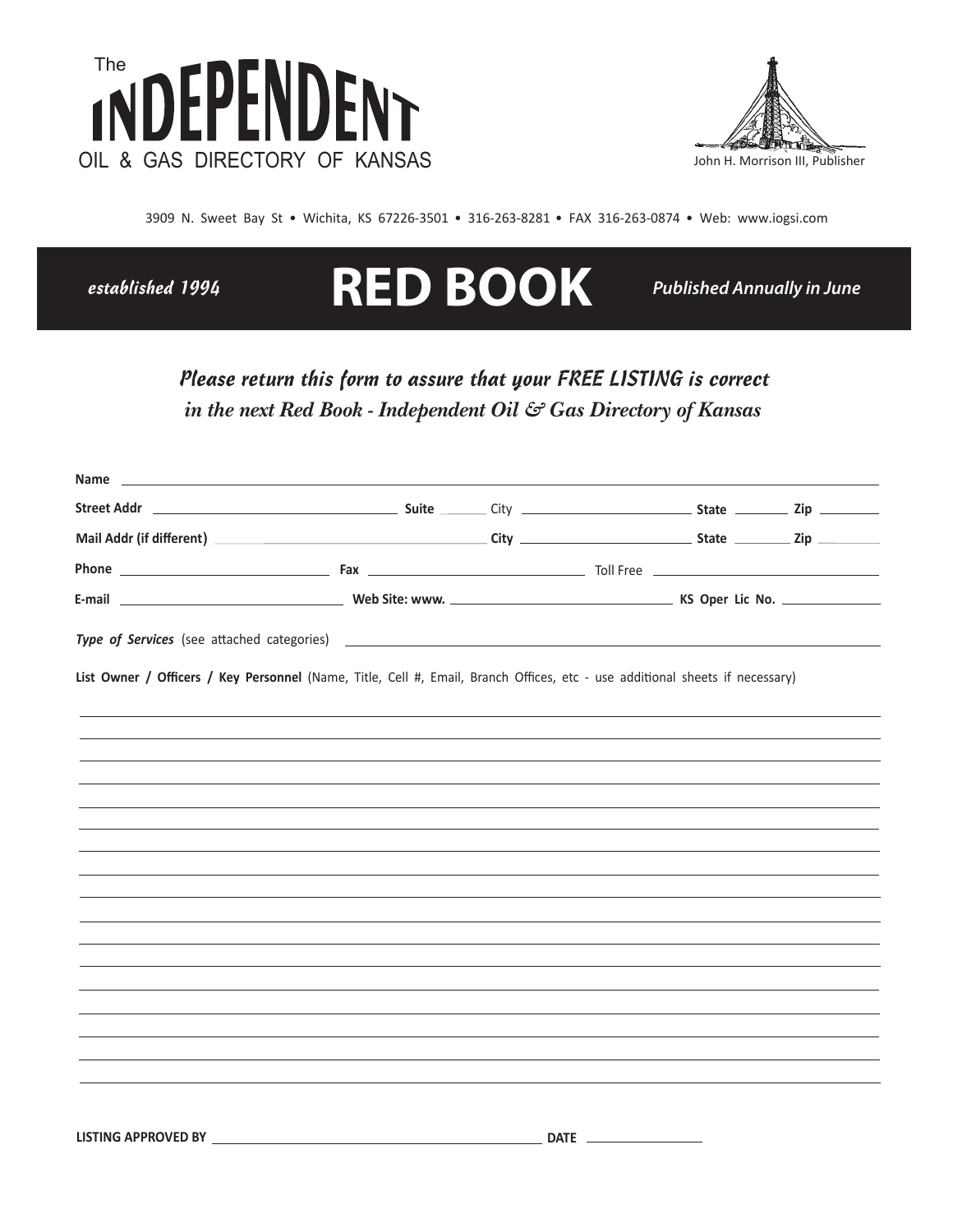## INDUSTRY SERVICES INDEX

This section is designed to help you quickly locate the Name, Town and Phone Number of service and supply companies listed in the General Section, according to type of services they offer.

\*\* Patronize our RED BOOK Advertisers Displayed in "Bold Print" and mention that you found them in the Red Book"

| <b>SERVICES</b>                                                                                                                                                                                                                          | <b>PAGE</b> | <b>SERVICES</b>                                                                                                                                            | <b>PAGE</b> |
|------------------------------------------------------------------------------------------------------------------------------------------------------------------------------------------------------------------------------------------|-------------|------------------------------------------------------------------------------------------------------------------------------------------------------------|-------------|
| $- A -$                                                                                                                                                                                                                                  |             | $-B -$                                                                                                                                                     |             |
| Abstracters -  see Abstracters Section<br>Accounting Software  see Computer Software<br>Acid Additives  see Chemicals, Additives<br>Anchors, Tubing  see Down Hole Tools<br>Answering Services  see Secretarial Services<br>Auctioneers: |             | Banks & Financial Services344<br>Bits:<br>Bookbinding, New & Rebinds347<br>Boring Equipmentsee Dirt Trenching Equipment<br>Bridge Plugs see Downhole Tools |             |
|                                                                                                                                                                                                                                          |             |                                                                                                                                                            |             |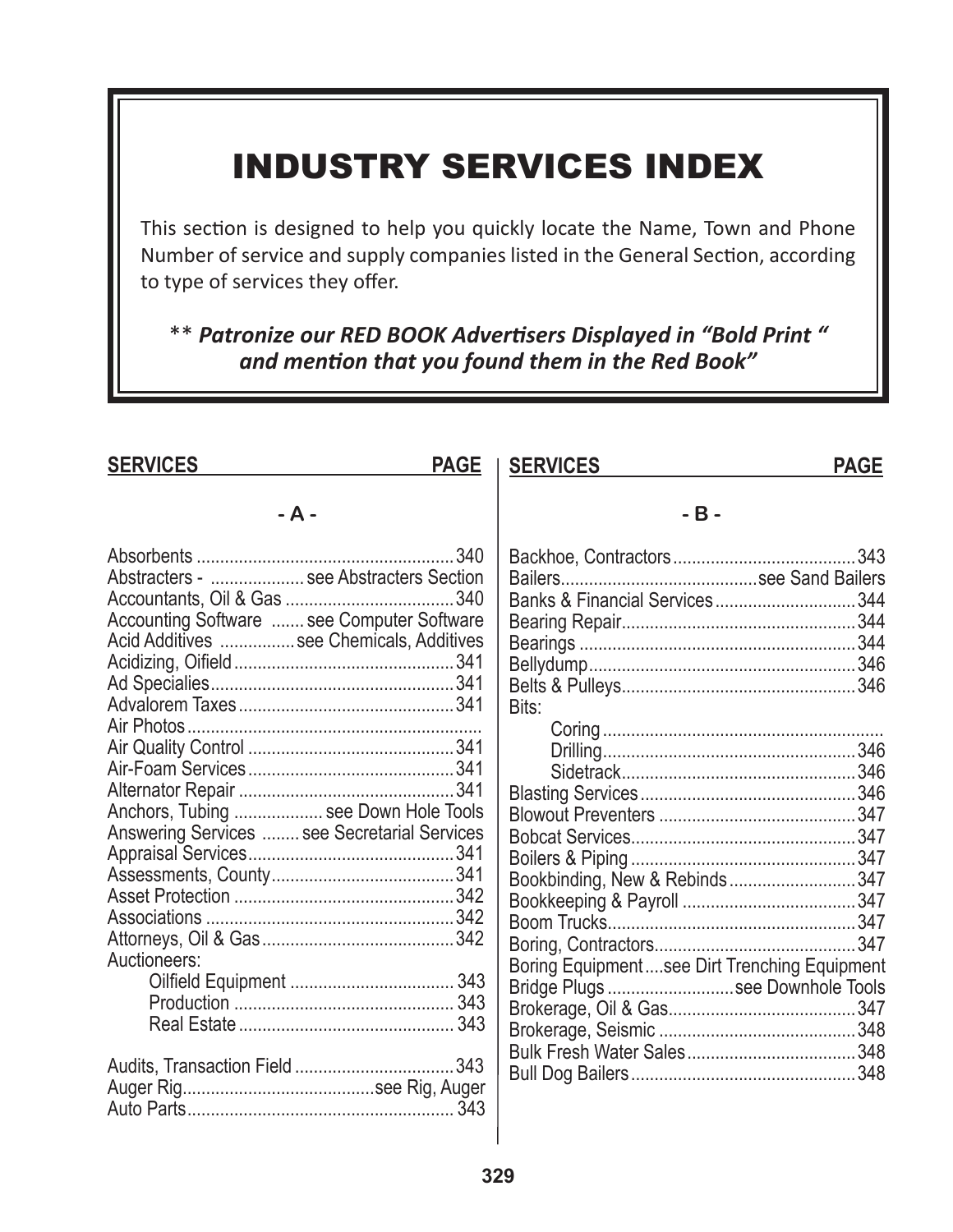## **SERVICES PAGE SERVICES PAGE**

| ٠<br><b>AND</b> |  |
|-----------------|--|
| ۰.<br>×<br>۰.   |  |

| Cable Tool Rig, Drill-outs / Well Deepening348         |
|--------------------------------------------------------|
| Casing:                                                |
| Pullerssee Pipe, Removal                               |
| Recovery see Pipe, Removal                             |
| Testing see Pipe, Testing                              |
| New Casing see Pipe, New                               |
| Used Casing see Pipe, Used                             |
|                                                        |
|                                                        |
| Cathodic Protection  see Corrosion Control             |
|                                                        |
| Catwalksee Stairs & Walkways                           |
|                                                        |
|                                                        |
| Cementing, Well Plugging 349                           |
| Cementing, Wells (Full Service) 352                    |
|                                                        |
| Chemicals:                                             |
|                                                        |
|                                                        |
|                                                        |
|                                                        |
| Chokes see Pressure Controls                           |
|                                                        |
| Class I, II, III & IV Well Services . see Consultants, |
| <b>EPA Environmental</b>                               |
|                                                        |
| Clock Timerssee Meters / Recorders                     |
|                                                        |
|                                                        |
|                                                        |
| Coal see Consultants, Coalbed Methane                  |
|                                                        |
| Coating, Internal / External Pipe354                   |
|                                                        |
|                                                        |
| Coiled Tubing see Tubing, Coiled                       |
|                                                        |
| Completions, Well see Well Servicing                   |
| Compliance see Consultants, State Regs                 |
|                                                        |
| Compressors:                                           |
|                                                        |
|                                                        |
|                                                        |
| Computer:                                              |
| Consultants see Consultants, Computer                  |
|                                                        |

| Mappingsee Maps, Computer Gen<br>Modeling, Geol /Geophy / Engrg 356 |  |
|---------------------------------------------------------------------|--|
| <b>Computer Software:</b>                                           |  |
|                                                                     |  |
|                                                                     |  |
|                                                                     |  |
|                                                                     |  |
| Oilfield Management356                                              |  |
| Reserves Management 356                                             |  |
| Concrete Contractors / Construction 356                             |  |
|                                                                     |  |
| Conference Room Rental357                                           |  |
| Construction Equipment Rentals357                                   |  |
|                                                                     |  |
|                                                                     |  |
| Construction Site, Staking357                                       |  |
| Consultants:                                                        |  |
| Business Valuations357                                              |  |
|                                                                     |  |
|                                                                     |  |
|                                                                     |  |
|                                                                     |  |
| DOT Transportation 358                                              |  |
| Economic Evaluations 358                                            |  |
| Electrical Evaluations 358                                          |  |
|                                                                     |  |
|                                                                     |  |
|                                                                     |  |
|                                                                     |  |
|                                                                     |  |
|                                                                     |  |
| Lesser Priarie Chicken359                                           |  |
|                                                                     |  |
|                                                                     |  |
|                                                                     |  |
|                                                                     |  |
|                                                                     |  |
|                                                                     |  |
| Polymer Treatment Design 362                                        |  |
| Property Management362                                              |  |
| Reserves Evaluations363                                             |  |
|                                                                     |  |
|                                                                     |  |
|                                                                     |  |
|                                                                     |  |
|                                                                     |  |
|                                                                     |  |
| Workover & Recompletions 364                                        |  |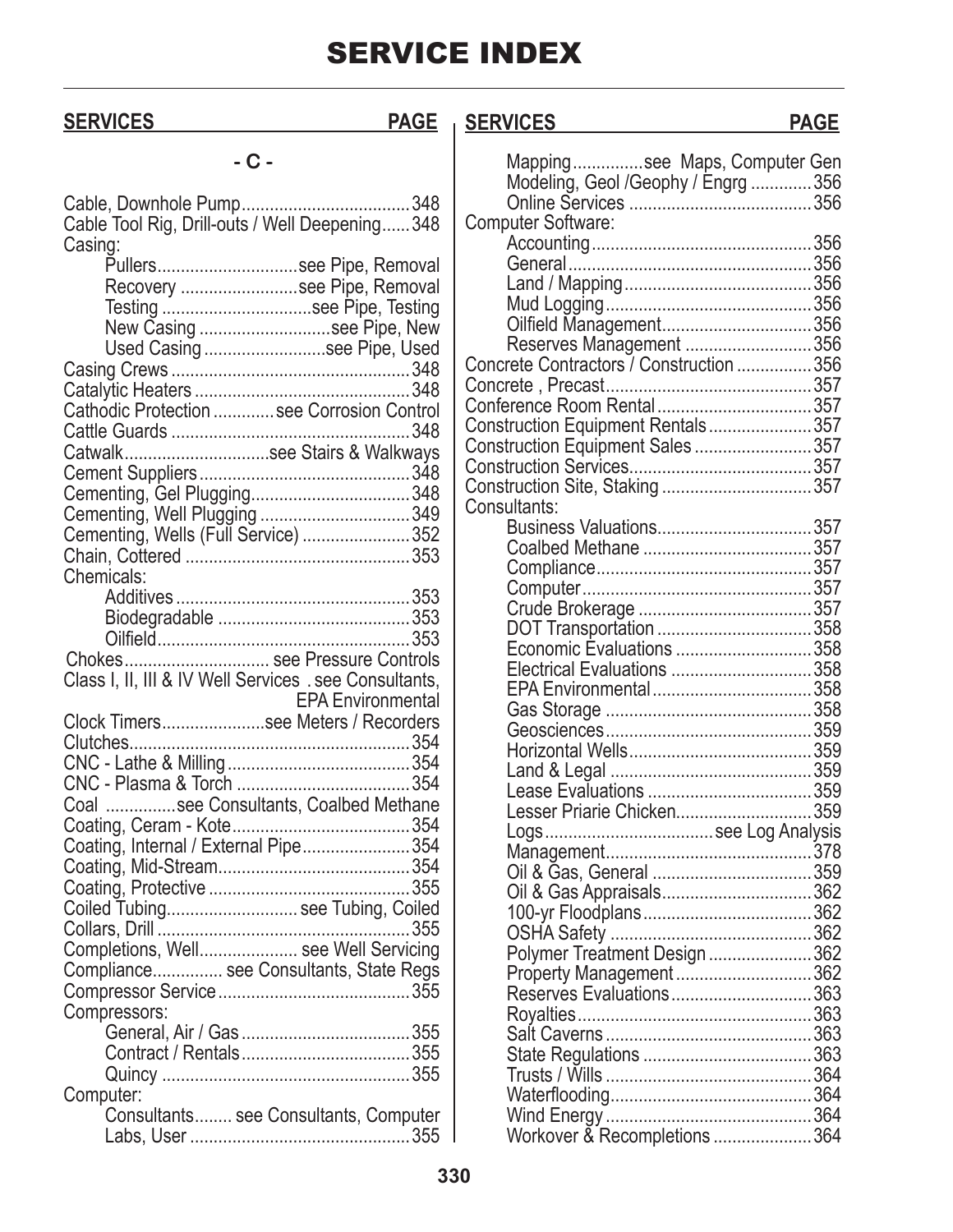| Contract Pumper  see Pumping Services             |  |
|---------------------------------------------------|--|
| Control Valve see Valves & Fiitings               |  |
|                                                   |  |
|                                                   |  |
|                                                   |  |
|                                                   |  |
|                                                   |  |
|                                                   |  |
| Corrosion Control Materials365                    |  |
| Corrosion Control Services365                     |  |
| County Appraisers  see Title & Abstractor Section |  |
| Covers  see Netting - Tank & Pit                  |  |
|                                                   |  |
|                                                   |  |
| Crude Oil Purchasers  see Purchasers, Crude       |  |
|                                                   |  |
|                                                   |  |
|                                                   |  |
|                                                   |  |
|                                                   |  |

### **- D -**

| Digitizied Data see Well Data, Digitized        |  |
|-------------------------------------------------|--|
| Directional Drillingsee Drilling Contractors    |  |
|                                                 |  |
| Dirt Trenching / Boring Equipment, Sales  367   |  |
| Disposal Well Testing  see Mechanical Integrity |  |
| Distributors:                                   |  |
|                                                 |  |
|                                                 |  |
|                                                 |  |
|                                                 |  |
|                                                 |  |
|                                                 |  |
|                                                 |  |
|                                                 |  |
|                                                 |  |
| Drifts - Tubing / Casing / Drill Pipe           |  |
|                                                 |  |
|                                                 |  |
|                                                 |  |
|                                                 |  |
| Drilling, Contractors:                          |  |
|                                                 |  |

## **SERVICES PAGE SERVICES PAGE**

| Cable Tools see Well Servicing           |  |
|------------------------------------------|--|
| Deviated / Horizontal /Directional  371  |  |
|                                          |  |
|                                          |  |
|                                          |  |
|                                          |  |
|                                          |  |
|                                          |  |
|                                          |  |
|                                          |  |
| Drilling Lines see Wire Lines, Sales     |  |
|                                          |  |
| Drives, Variable Frequency Electrical374 |  |
|                                          |  |
| Duo-Lined Pipe see Pipe, Duo-Lined       |  |
|                                          |  |
|                                          |  |

### **- E -**

| Electric Controllers  see Controls, Electric |  |
|----------------------------------------------|--|
| Electric Products, General375                |  |
|                                              |  |
|                                              |  |
| Engineering:                                 |  |
|                                              |  |
|                                              |  |
|                                              |  |
|                                              |  |
| Oil Spill / Waste Treatment 377              |  |
| Petroleum Engineering 377                    |  |
|                                              |  |
|                                              |  |
| Engines, Sales / Service & Repair378         |  |
|                                              |  |
|                                              |  |
| Enhanced Oil Recover Gels 379                |  |
| Environmental:                               |  |
|                                              |  |
|                                              |  |
|                                              |  |
|                                              |  |
|                                              |  |
| E.O.R. Technology see Enhanced Oil Recovery  |  |
|                                              |  |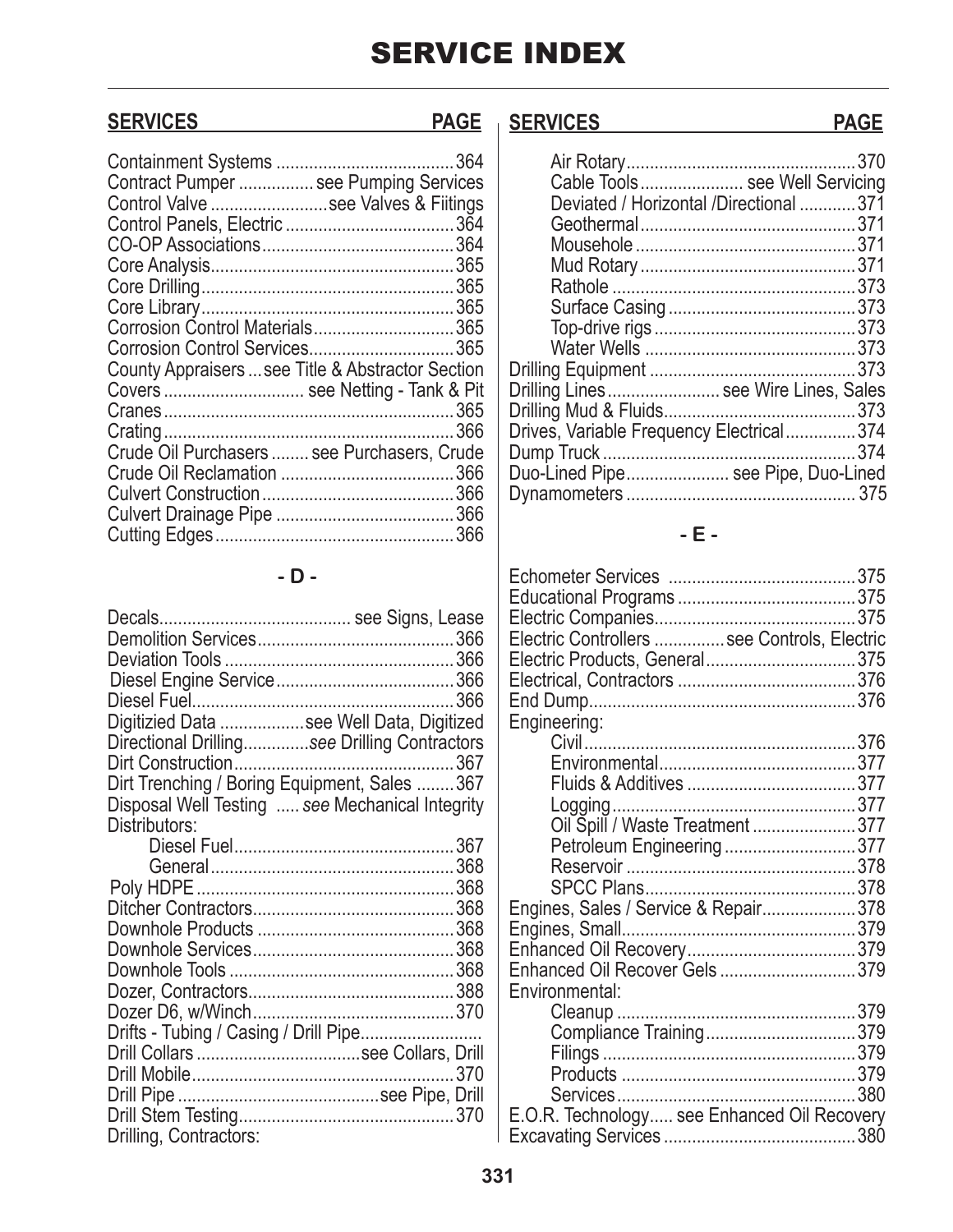## **SERVICES**

### **PAGE SERVICES**

## $\overline{\phantom{a}}$  <br> F  $\overline{\phantom{a}}$

| Fabricators see Metal Fabricators              |                               |
|------------------------------------------------|-------------------------------|
|                                                |                               |
|                                                |                               |
|                                                |                               |
| Fiberglass:                                    |                               |
|                                                | Pipe  see Pipe, Fiberglass    |
|                                                |                               |
|                                                |                               |
|                                                |                               |
|                                                | Tanks  see Tanks, Fiberglass  |
| Filings:                                       |                               |
|                                                |                               |
|                                                | KDHE (Tier II) Forms382       |
|                                                |                               |
|                                                |                               |
|                                                |                               |
| Fire Safety  see Consultants, OSHA Safety      |                               |
|                                                |                               |
|                                                |                               |
| Fittings:                                      |                               |
|                                                |                               |
|                                                |                               |
|                                                |                               |
|                                                |                               |
| Flood Tracers (Interwell) see Survey, Tracer   |                               |
| Floor Heaterssee Heatring, General             |                               |
|                                                |                               |
| Flow Meters see Meters / Recorders / Timers    |                               |
| Fluid & Additives Engineering see Engineering, |                               |
|                                                | <b>Fluids &amp; Additives</b> |
| Fluid Haulers see Haulers, Water / Fluid       |                               |
| Fluid Level Equipmentsee Meter Calibration     |                               |
|                                                |                               |
| Foam, Air see Air-Foam Services                |                               |
|                                                |                               |
| Four Point Gas Test                            | see Multipoint Back           |
|                                                | <b>Pressure Testing</b>       |
|                                                |                               |
| Frac Tank:                                     |                               |
|                                                |                               |
|                                                |                               |
|                                                |                               |

## $-G -$

| Garbage Collection see Trash Hauling        |  |
|---------------------------------------------|--|
|                                             |  |
|                                             |  |
| Gas Detection / Chromatigram 385            |  |
|                                             |  |
|                                             |  |
| Gas Marketing  see Marketers, Natural Gas   |  |
| Gas Measurement & Testing 386               |  |
| Gas Measuring Equipment386                  |  |
|                                             |  |
| Gas Purchaserssee Purchasers, Natural Gas   |  |
|                                             |  |
|                                             |  |
| Gas Well Testing see Mechanical Integrity   |  |
|                                             |  |
|                                             |  |
|                                             |  |
| Generators, Sales & Service 387             |  |
|                                             |  |
|                                             |  |
|                                             |  |
| Geophysical Interpretation392               |  |
|                                             |  |
|                                             |  |
| Gin Trucks  see Trucks, Gin Trucks          |  |
| GPS Survey Equipment, Ground Positioning393 |  |
|                                             |  |
|                                             |  |
| Gravelsee Haulers, Sand / Rock / Gravel     |  |
| Grease                                      |  |
| Grid Data, Lat-Long Coordinates 394         |  |
|                                             |  |
|                                             |  |
|                                             |  |

## $-H -$

| Haulers: |  |
|----------|--|
|          |  |
|          |  |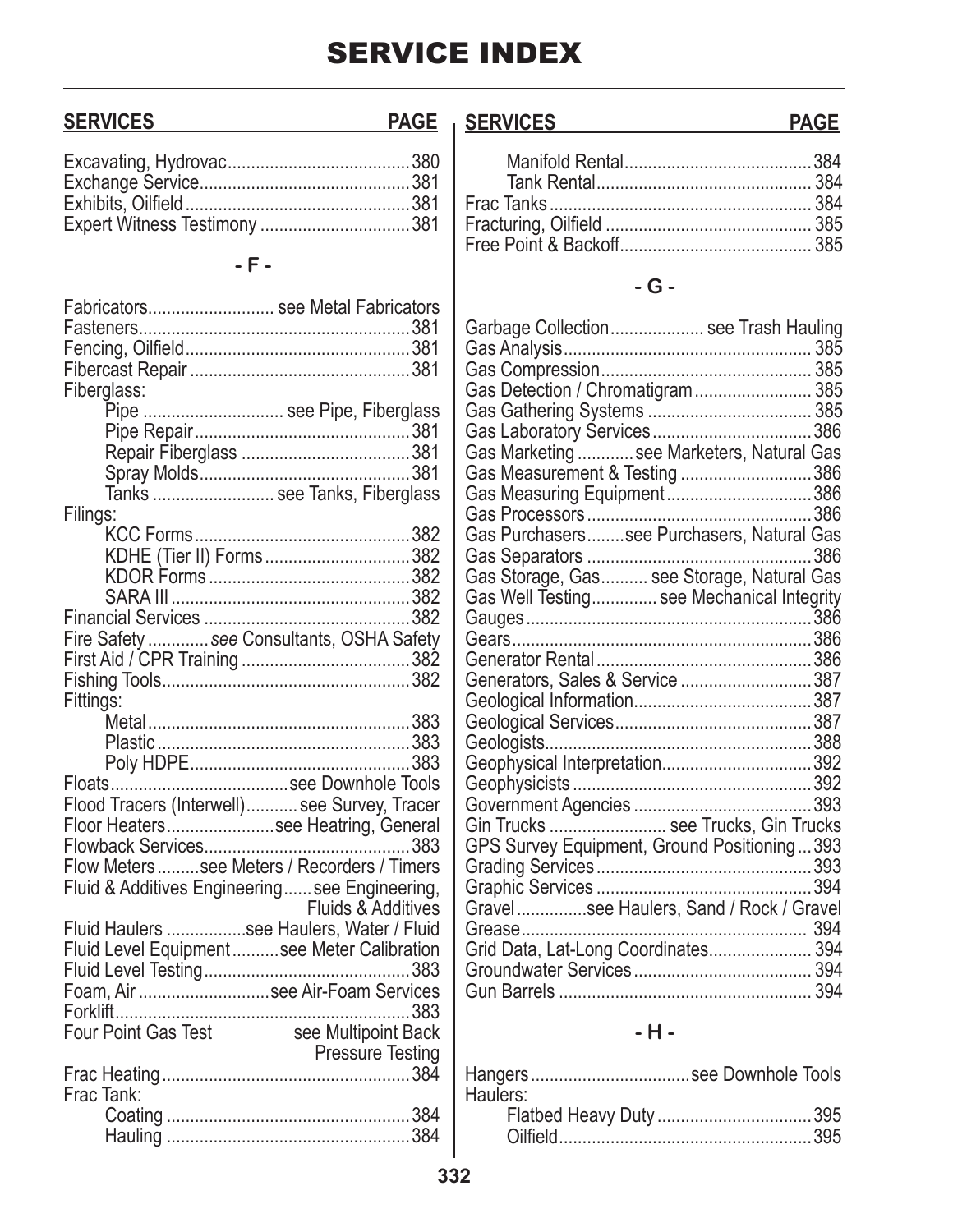| <b>SERVICES</b>  | <b>PAGE</b>                                                                         | <b>SERVICES</b>                                                                                                                                             | <b>PAGE</b>      |
|------------------|-------------------------------------------------------------------------------------|-------------------------------------------------------------------------------------------------------------------------------------------------------------|------------------|
|                  |                                                                                     |                                                                                                                                                             |                  |
| Heaters:         |                                                                                     | $-L -$                                                                                                                                                      |                  |
|                  | Crudesee Treaters, Hot Oil<br>High Pressure Pumpssee Pumps, High                    | Lathe Work  see Metal Fabricators                                                                                                                           |                  |
|                  | Pressure<br>Hole Opener / Back Reamer 398                                           | Lead Lines see Trenching, Lead Lines<br>Lease Brokerage & Acquisitions401<br>Lease Evaluations see Consultants, Oil & Gas                                   |                  |
|                  | Hot Oil Treaters see Treaters, Hot Oil<br>H2S Safety Training see Consultants, OSHA | Lease Mowing  see Lease, Service & Repair<br>Lease Roads  see Road Work, General<br>Leasing, Oilfield Equipment 403<br>Leaseing Operations & Production 403 | Lease Appraisals |
|                  | Safety<br>$-1-$                                                                     |                                                                                                                                                             |                  |
| Instrumentation: | Indoor Air Quality  see Air Quality Control<br>Industrial Parts & Supplies 399      | Lightning Rods see Rods, Lightning<br>Line Installationsee Underground Lines<br>Linings  see Tank Lining & Repair                                           |                  |
|                  |                                                                                     | Logging:                                                                                                                                                    |                  |
|                  | $-J -$                                                                              |                                                                                                                                                             |                  |
|                  | $-K -$                                                                              | Software  see Computer Software etc<br>Specialized Logs  see Survey, etc                                                                                    |                  |
|                  | KCC Eilings Coo Eilings KCC Earms                                                   | Logs, Library & Reproductions  406                                                                                                                          |                  |

| KCC Filingssee Filings, KCC Forms    |
|--------------------------------------|
| KDHE Filings see Filings, KDHE Forms |
| KDOT Filings see Filings, KDOT Forms |
|                                      |
|                                      |

|--|--|

Logs, Raster & Digital .......................................406 Lubricants .........................................................406 **- M -**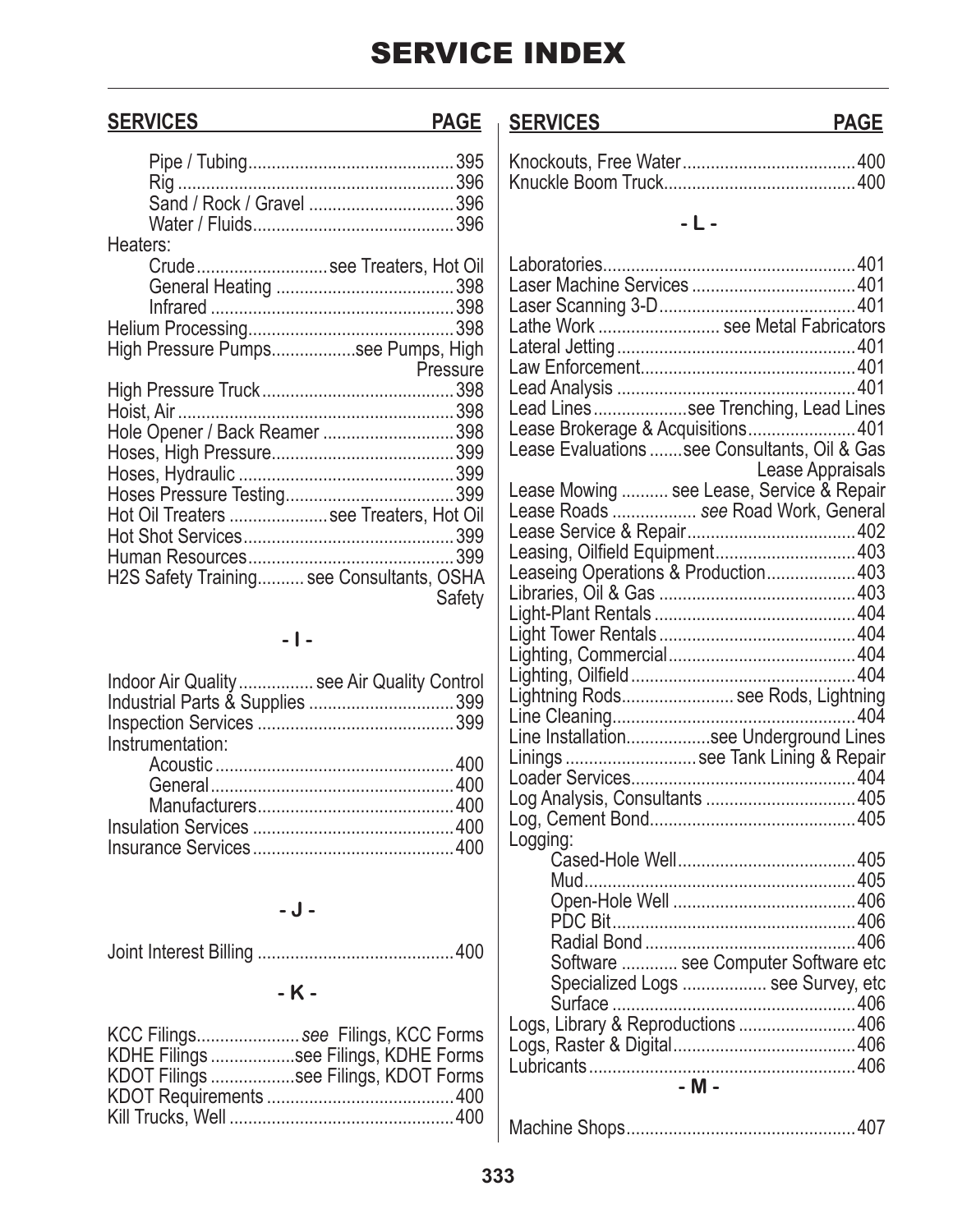## **SERVICES PAGE SERVICES PAGE**

| Maps:                                         |  |
|-----------------------------------------------|--|
|                                               |  |
|                                               |  |
|                                               |  |
|                                               |  |
|                                               |  |
| Mechanical Integrity Tests (MIT) 409          |  |
|                                               |  |
| Mergers, Acquisitions& Start Ups 409          |  |
|                                               |  |
|                                               |  |
|                                               |  |
| Meters / Recorders / Timers 410               |  |
| Millwork see Metal Fabricators                |  |
| M.I.T. Tests  see Mechanical Integrity        |  |
|                                               |  |
|                                               |  |
| Mobile Power Wash System410                   |  |
|                                               |  |
|                                               |  |
| Monitoring, Oilfield see Oilfield, Monitoring |  |
| Motors, Electric, Sales & Service  411        |  |
|                                               |  |
| Mowing Services - see Lease, Service & Repair |  |
| Mud Cleaners see Solids Control               |  |
| Mud Logging see Logging, Mud                  |  |
|                                               |  |
| Mud Pumps  see Pumps, Mud                     |  |
|                                               |  |
| Multipoint Back Pressure Testing  411         |  |

**- N -**

| Natural Gas Measurement  see Gas Measurement  |                         |
|-----------------------------------------------|-------------------------|
|                                               | & Testing               |
| Natural Gas Storage see Storage, Natural Gas  |                         |
|                                               |                         |
| Natural Gas Well Testing  see Multipoint Back |                         |
|                                               | <b>Pressure Testing</b> |
|                                               |                         |
|                                               |                         |
| Newspapers / Magazines see Publishers etc     |                         |
|                                               |                         |
|                                               |                         |

### **- O -**

## **- P -**

| Packerssee Downhole Tools                      |                          |
|------------------------------------------------|--------------------------|
|                                                |                          |
|                                                |                          |
| Paraffin Stabilizer & Removal414               |                          |
|                                                |                          |
|                                                |                          |
| Permits, State see Filings, State Reg. Forms   |                          |
| Petroleum Engineering see Engineering,         |                          |
|                                                | Petroleum                |
|                                                |                          |
| Phase I & II Site Assessments see Consultants, |                          |
|                                                | <b>EPA Environmental</b> |
|                                                |                          |
| Pipe:                                          |                          |
|                                                |                          |
| Coated Internal / External415                  |                          |
|                                                |                          |
|                                                |                          |
|                                                |                          |
|                                                |                          |
|                                                |                          |
| Racks see Racks, Pipe / Tbg / Testing          |                          |
|                                                |                          |
|                                                |                          |
|                                                |                          |
|                                                |                          |
| Pipe Pullers see Pipe, Removal / Pullers       |                          |
|                                                |                          |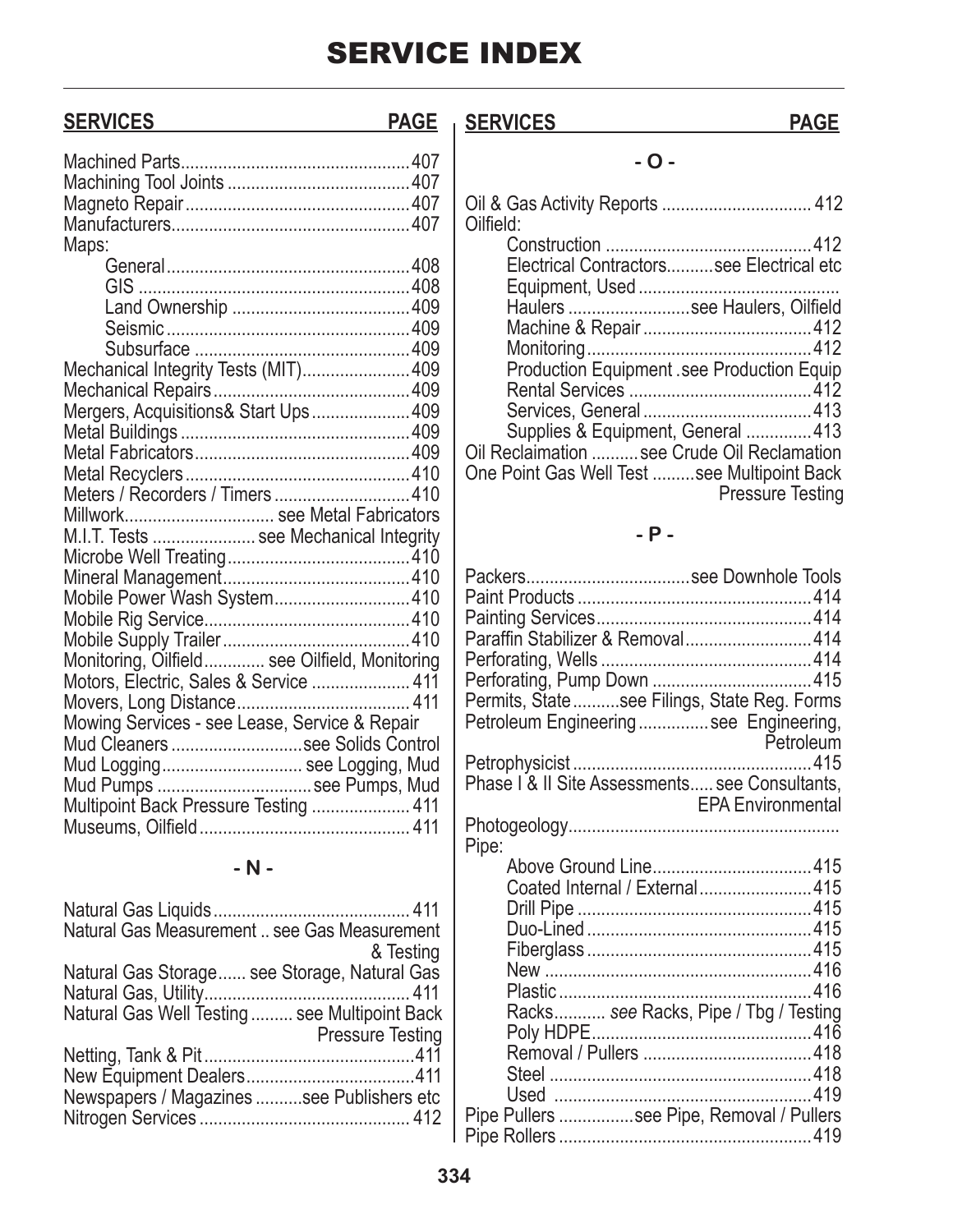| <b>SERVICES</b>                                                                                                                                                                                                                               | <b>PAGE</b> | <b>SERVICES</b>                        | <b>PAGE</b> |
|-----------------------------------------------------------------------------------------------------------------------------------------------------------------------------------------------------------------------------------------------|-------------|----------------------------------------|-------------|
|                                                                                                                                                                                                                                               |             |                                        |             |
|                                                                                                                                                                                                                                               |             | Pulling Units see Well Servicing       |             |
|                                                                                                                                                                                                                                               |             | Pump Jackssee Pumping Units            |             |
|                                                                                                                                                                                                                                               |             |                                        |             |
|                                                                                                                                                                                                                                               |             |                                        |             |
|                                                                                                                                                                                                                                               |             |                                        |             |
|                                                                                                                                                                                                                                               |             | Pumping Services, Contract Pumpers 425 |             |
|                                                                                                                                                                                                                                               |             |                                        |             |
|                                                                                                                                                                                                                                               |             |                                        |             |
|                                                                                                                                                                                                                                               |             | Pumping Units, Sales & Service427      |             |
|                                                                                                                                                                                                                                               |             | Pumping Unit Transportation427         |             |
| Plastic Pipe see Pipe, Plastic                                                                                                                                                                                                                |             | Pumps:                                 |             |
| Plastic / Poly Fusion Equipment421                                                                                                                                                                                                            |             |                                        |             |
|                                                                                                                                                                                                                                               |             |                                        |             |
| Plugging Servicessee Cementing, Well Plugging                                                                                                                                                                                                 |             |                                        |             |
|                                                                                                                                                                                                                                               |             |                                        |             |
|                                                                                                                                                                                                                                               |             |                                        |             |
|                                                                                                                                                                                                                                               |             | Injection Pump Repair  428             |             |
|                                                                                                                                                                                                                                               |             |                                        |             |
|                                                                                                                                                                                                                                               |             |                                        |             |
|                                                                                                                                                                                                                                               |             |                                        |             |
|                                                                                                                                                                                                                                               |             |                                        |             |
| Polymer Treatment Design422                                                                                                                                                                                                                   |             |                                        |             |
|                                                                                                                                                                                                                                               |             |                                        |             |
|                                                                                                                                                                                                                                               |             |                                        |             |
|                                                                                                                                                                                                                                               |             |                                        |             |
|                                                                                                                                                                                                                                               |             | Purchasers:                            |             |
|                                                                                                                                                                                                                                               |             |                                        |             |
|                                                                                                                                                                                                                                               |             |                                        |             |
| $\overline{A}$ . The contract of the contract of the contract of the contract of the contract of the contract of the contract of the contract of the contract of the contract of the contract of the contract of the contract of th<br>Dayian |             |                                        |             |

## **- Q, R -**

| Racks, Pipe / Tubing / Testing 431       |  |
|------------------------------------------|--|
| Radial Drilling Technology 431           |  |
| Radiators, Sales & Service431            |  |
| Radio Telemetrysee Wireless Telemetry    |  |
| Radioactive Tracers see Surveys, Tracers |  |
|                                          |  |
| Recorderssee Meters / Recorders / Timers |  |
|                                          |  |
|                                          |  |
| Regulatory Filingssee Filings            |  |
| Remote Monitoring see Wireless Telemetry |  |
|                                          |  |
|                                          |  |
|                                          |  |
|                                          |  |
| Research Services, Oil & Gas433          |  |
|                                          |  |

| Pipeline Proving & Testing420                  |
|------------------------------------------------|
|                                                |
|                                                |
|                                                |
|                                                |
|                                                |
|                                                |
| Plastic Pipe see Pipe, Plastic                 |
| Plastic / Poly Fusion Equipment 421            |
| Plastic / Poly Line Construction  421          |
| Plugging Servicessee Cementing, Well Plugging  |
|                                                |
|                                                |
|                                                |
|                                                |
|                                                |
|                                                |
|                                                |
|                                                |
| Polymer Treatment Design 422                   |
| Power Pressure Washers 422                     |
|                                                |
|                                                |
|                                                |
|                                                |
|                                                |
|                                                |
|                                                |
|                                                |
|                                                |
| Printing / Copying Services  423               |
|                                                |
| Production, Acquisition / Brokerage 423        |
|                                                |
| Production Enhancement & Maintennance  424     |
| Production Database & Evaluation Software  424 |
|                                                |
|                                                |
|                                                |
|                                                |
|                                                |
|                                                |
| Management                                     |
|                                                |
|                                                |
| Publishers, Oil / Gas News 425                 |
|                                                |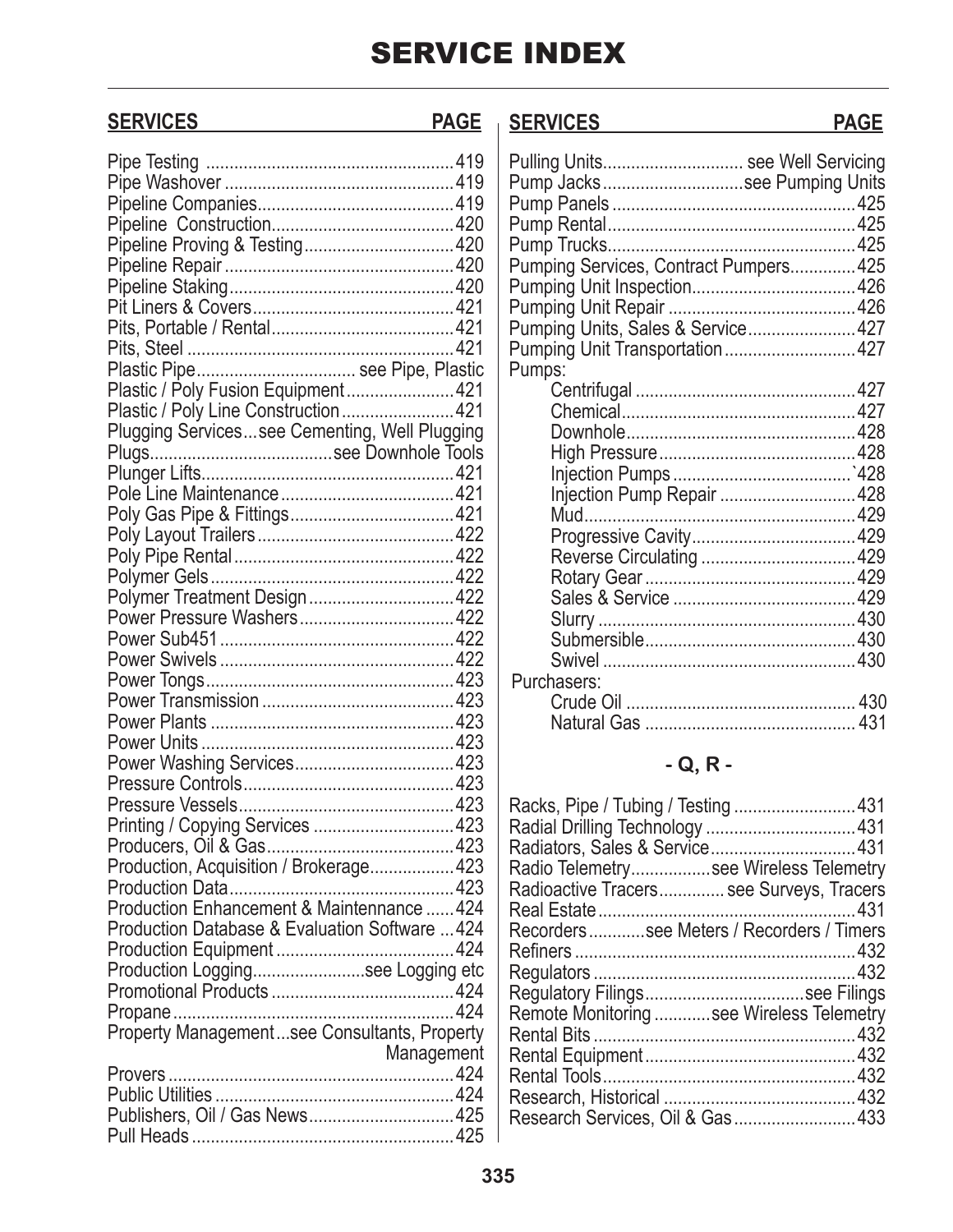## **SERVICES PAGE SERVICES PAGE**

| Reserves Analysis  see Consultants, Reserves |             |
|----------------------------------------------|-------------|
|                                              | Evaluation  |
|                                              |             |
|                                              |             |
|                                              |             |
| Reverse Circulation see Pumps, Reverse       |             |
|                                              | Circulating |
|                                              |             |
| Rig Haulers see Haulers, Rig                 |             |
| Rig Lightingsee Lighting, Oilfield           |             |
|                                              |             |
|                                              |             |
|                                              |             |
|                                              |             |
|                                              |             |
|                                              |             |
| Right-of-Way Acquisition, Contractors434     |             |
|                                              |             |
|                                              |             |
|                                              |             |
| Rock Hauling see Haulers, Sand & Rock        |             |
|                                              |             |
| Rods:                                        |             |
|                                              |             |
|                                              |             |
|                                              |             |
|                                              |             |
|                                              |             |
|                                              |             |
|                                              |             |
|                                              |             |
|                                              |             |
|                                              |             |

### **- S -**

| Safety Training see Consultants, OSHA Safety    |
|-------------------------------------------------|
| Salt Water Disposal Systems  437                |
| Salt Water Well Testingsee Mechanical Integrity |
|                                                 |
|                                                 |
|                                                 |
|                                                 |
|                                                 |
|                                                 |
|                                                 |

| Sand Hauling  see Haulers, Sand & Rock            |  |
|---------------------------------------------------|--|
| Sandlinessee Wire Lines, Sales                    |  |
| Sand Pumping see Pumping Units                    |  |
|                                                   |  |
|                                                   |  |
|                                                   |  |
| Secondary Recovery see Enhanced Oil Recovery      |  |
|                                                   |  |
|                                                   |  |
|                                                   |  |
| Seismic:                                          |  |
|                                                   |  |
|                                                   |  |
| Data Imaging & Analysis 439                       |  |
|                                                   |  |
| Separatorssee Tanks, Separators / Settling        |  |
| Severance Tax Exemption Filings  439              |  |
|                                                   |  |
|                                                   |  |
|                                                   |  |
|                                                   |  |
|                                                   |  |
|                                                   |  |
|                                                   |  |
| Software  see Computer Software etc               |  |
|                                                   |  |
|                                                   |  |
|                                                   |  |
|                                                   |  |
| SPCC Planssee Spill Prevention Control            |  |
|                                                   |  |
|                                                   |  |
| Spill Prevention Control Plans (SPCC) 441         |  |
|                                                   |  |
|                                                   |  |
|                                                   |  |
| Staking, Construction Site  see Construction Site |  |
|                                                   |  |
|                                                   |  |
| State Forms Compliancesee Consultants,            |  |
|                                                   |  |
| <b>State Regulations</b>                          |  |
|                                                   |  |
|                                                   |  |
|                                                   |  |
|                                                   |  |
|                                                   |  |
| Storage:                                          |  |
|                                                   |  |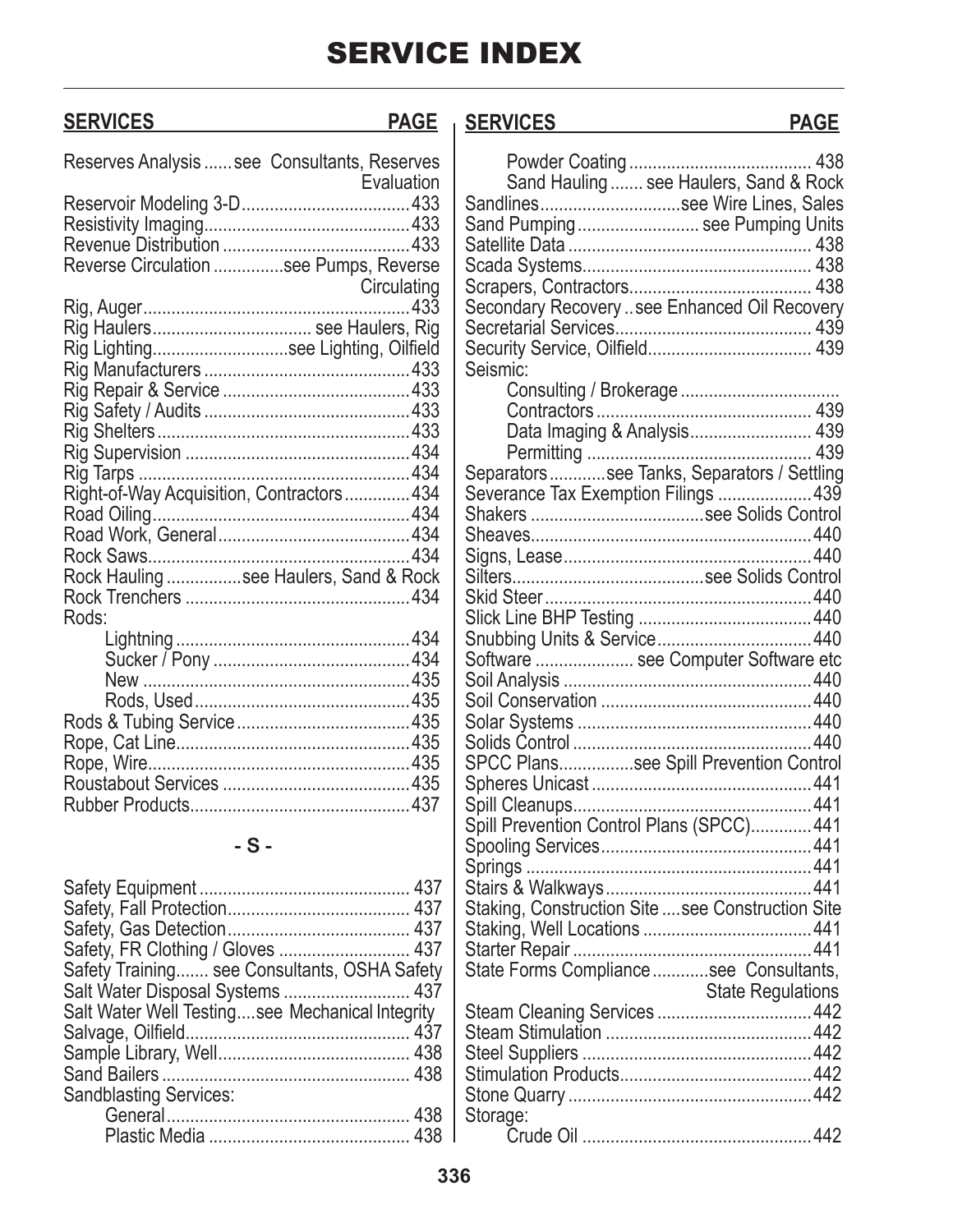## **SERVICES**

### SERVICES **PAGE**

| Submersible Pumps  see Pumps, Submersible     |  |
|-----------------------------------------------|--|
| Sulfide Prevention  see Microbe Well Treating |  |
| Surface Casing Installationsee Casing Crews   |  |
|                                               |  |
| Surveys:                                      |  |
|                                               |  |
|                                               |  |
|                                               |  |
|                                               |  |
|                                               |  |
|                                               |  |
|                                               |  |
|                                               |  |
|                                               |  |
|                                               |  |
|                                               |  |
|                                               |  |
|                                               |  |
|                                               |  |
|                                               |  |
|                                               |  |

## $-$  T  $-$

| Tank Battery Service / Installation  445 |  |
|------------------------------------------|--|
|                                          |  |
|                                          |  |
|                                          |  |
|                                          |  |
| Tank Fluid Monitoring Equipment  446     |  |
|                                          |  |
| Tank Painting see Painting Services      |  |
|                                          |  |
|                                          |  |
|                                          |  |
| Tanks, Oilfield:                         |  |
|                                          |  |
|                                          |  |
|                                          |  |
| Manufacturer, Sales Steel  448           |  |
|                                          |  |
|                                          |  |
|                                          |  |
|                                          |  |
|                                          |  |
|                                          |  |

| <b>SERVICES</b>                              | <b>PAGE</b> |
|----------------------------------------------|-------------|
|                                              |             |
|                                              |             |
|                                              |             |
| Felephone Answering  see Secretarial Service |             |
| Fertiary Recovery see Enhanced Oil Recovery  |             |
|                                              |             |
| Tlimers, Clockssee Meters/Recorders/Timers   |             |
|                                              |             |
|                                              |             |
|                                              |             |
|                                              |             |
|                                              |             |
| Fracer Logging  see Surveys etc              |             |
| <b>Trailers:</b>                             |             |
|                                              |             |
|                                              |             |
|                                              |             |
|                                              |             |
|                                              |             |
|                                              |             |
|                                              |             |
|                                              |             |
|                                              |             |
|                                              |             |
|                                              |             |
|                                              |             |
|                                              |             |
|                                              |             |
|                                              |             |
|                                              |             |
|                                              |             |
|                                              |             |
| Fransporters, Contractors451                 |             |
|                                              |             |
|                                              |             |
| <b>Trenching Services:</b>                   |             |
|                                              |             |
|                                              |             |
|                                              |             |
| Truck:                                       |             |
|                                              |             |
|                                              |             |
|                                              |             |
|                                              |             |
|                                              |             |
|                                              |             |